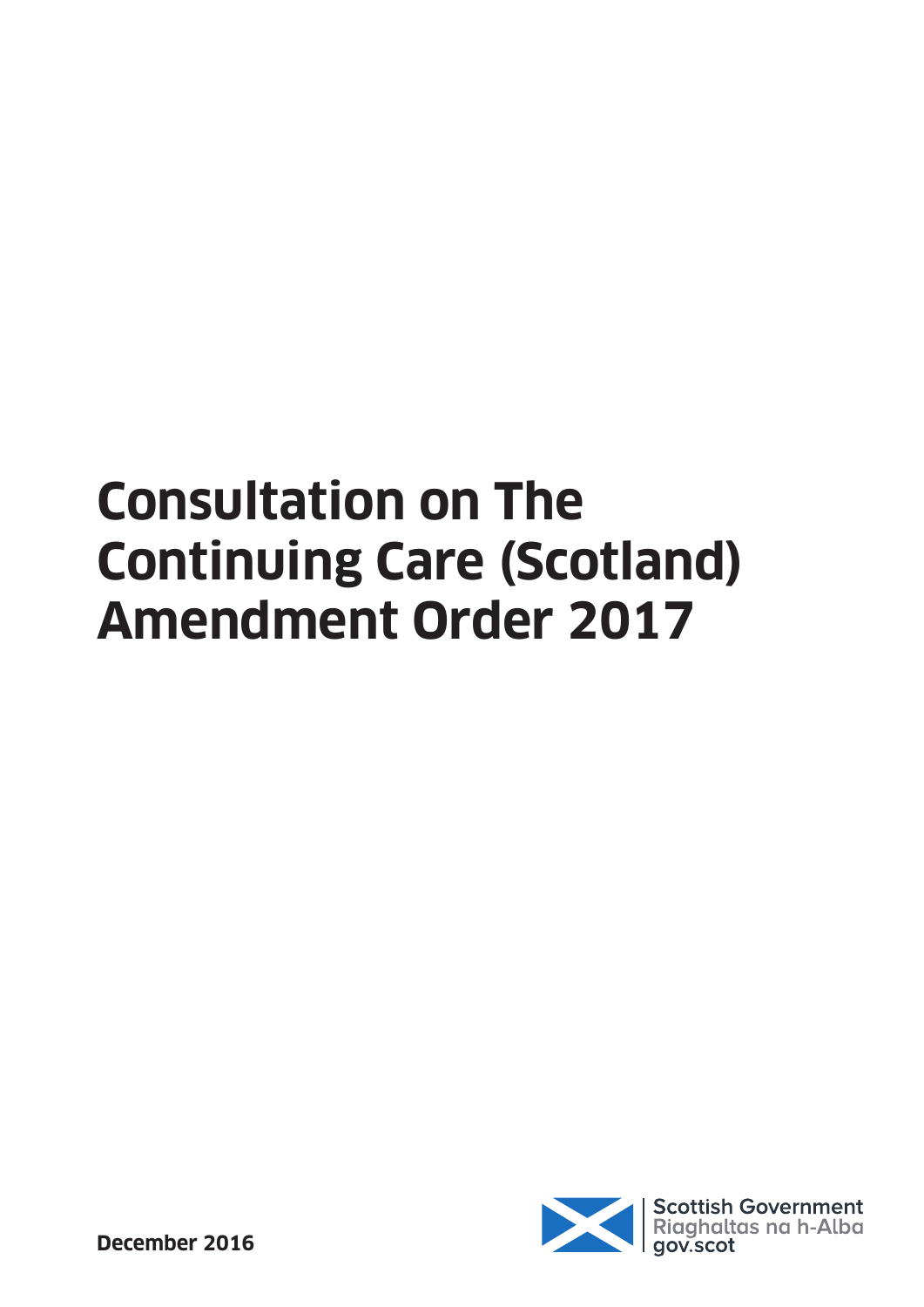#### **Children and Families Directorate**

Care and Protection Division

T: 0131-244-7445 E: carolyn.younie@gov.scot

To: All Corporate Parents Stakeholder Representatives

Our ref:

December 2016

Dear All

#### **CONSULTATION ON DRAFT SECONDARY LEGISLATION AMENDING THE CONTINUING CARE (SCOTLAND) ORDER 2015**

I am pleased to enclose a draft version of The Continuing Care (Scotland) (Amendment) Order 2017, which is the second in the series of planned annual amendment Orders, for your information and to invite any comments.

This draft will further increase the higher age limit for persons eligible for continuing care from eighteen to nineteen years of age from April 2017 to ensure the current cohort of young people continue to be eligible as they increase in age until the duty to provide continuing care extends from 16 to 21 years of age. This relates to powers set out in Part 11 of the Children and Young People (Scotland) Act 2014 ("the 2014 Act").

The Explanatory Notes at the back of the draft Order explain the provisions and are in line with our policy intention, stated during development of the 2014 Act, of increasing the higher age limit on an annual basis. I have summarised this below in Annex A as a reminder of the provisions included in the 2014 Act and what is set out in secondary legislation.

An online version of this consultation is available on the Scottish Government website and please send any comments to me at looked after children@gov.scot by **Friday 20 January 2017.** Unless you state otherwise your response will be made public but if you ask for your response not to be published we treat it as confidential.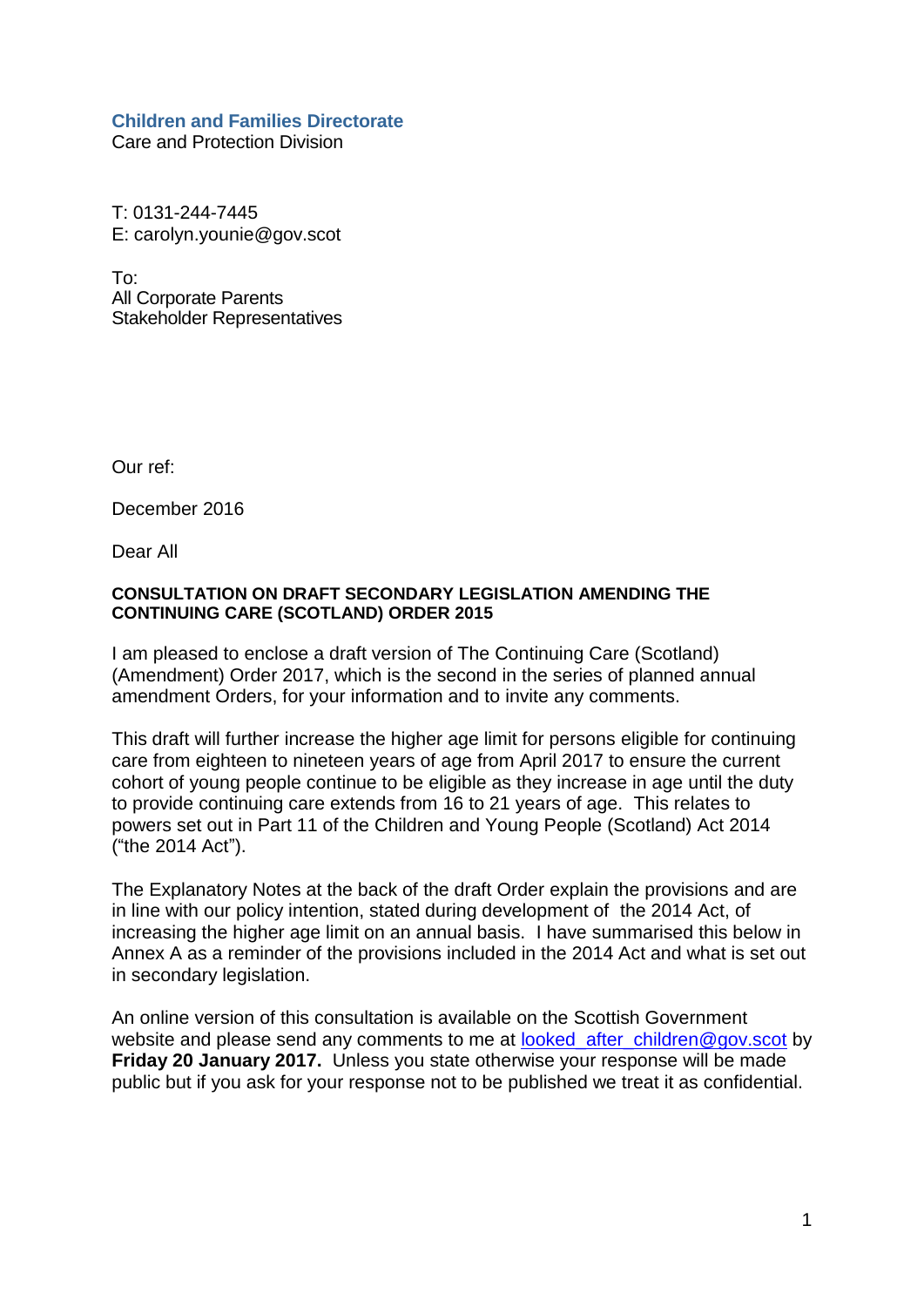You should be aware that the Scottish Government is subject to the provisions of the Freedom of Information (Scotland) Act 2002 and must consider any request made to it under the Act for information relating to responses made to this consultation exercise. Please do not hesitate to contact me if you have any questions.

Yours sincerely

Carolyn Younie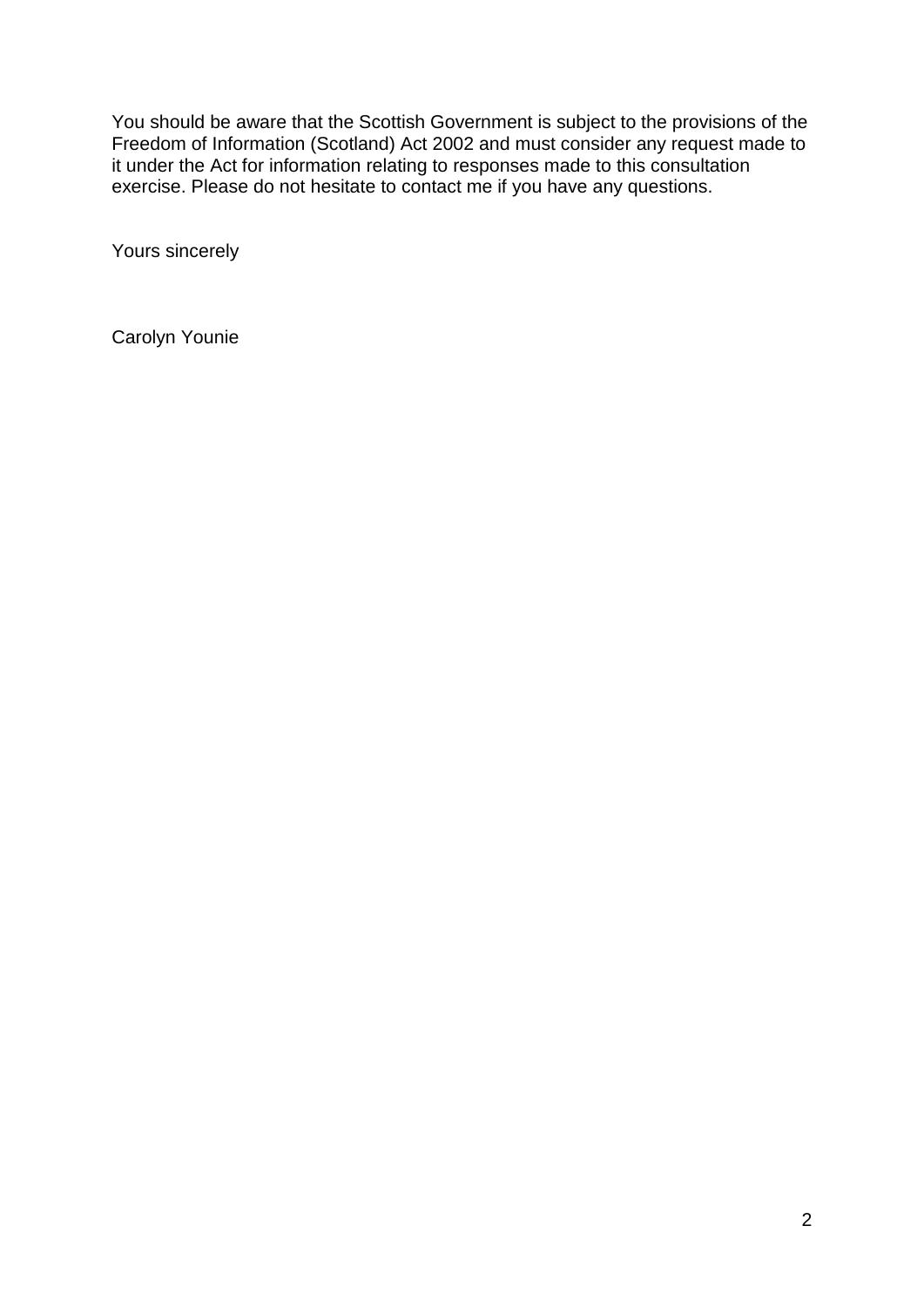#### **ELIGIBILITY FOR CONTINUING CARE FROM APRIL 2017**

#### **The Children and Young People (Scotland) Act 2014:**

Section 67 of the 2014 Act inserts a new section 26A into the Children (Scotland) Act 1995 in relation to continuing care. Continuing care is defined in new section 26A(4) of the 1995 Act as meaning the same accommodation and other assistance as was being provided for the eligible person by the local authority, immediately before the person ceased to be looked after.

New section 26A(1) provides that the local authority"s duty to provide continuing care applies where an eligible person ceases to be looked after by a local authority. New section 26A(2) defines "eligible person" as a person who is at least 16 years of age and is not yet such higher age as may by specified by Ministers by order. New sections 26A(5) and (7) detail when the duty to provide continuing care does not apply and ceases to apply respectively. New section 26A(6) provides that a local authority"s duty to provide continuing care lasts, subject to section 26A(7), until the expiry of such period as may be specified by Ministers by order. Subsections (9) and (11) to (13) make further provision as to orders which may be made by **Ministers** 

Part 11 of the 2014 Act also reflects the philosophy of care set out in the Scottish Government"s "Staying Put-Scotland" guidance of October 2013. This stressed the importance of encouraging and enabling young people to remain in safe, supported environments until they are better ready to make the transition into independent living.

#### **The Continuing Care (Scotland) Order 2015:**

Article 2 specifies a higher age of 17 years of age for young people to be eligible for continuing care. In line with discussions during the Bill development process this upper age limit will extend annually to ensure this cohort continue to be eligible as they increase in age until the duty to provide continuing care extends to care leavers aged from 16 to 21 years of age.

Article 3 specifies the period that the local authority"s duty to provide continuing care in terms of new section 26A(6) of the 1995 Act lasts is from the date on which the eligible person ceases to be looked after until the date of their 21st birthday.

Articles 4 and 5 cover assessment of eligible young people to ensure that continuing care would not significantly adversely affect the welfare of the young person. In a similar way to the Support and Assistance of Young People Leaving Care (Scotland) Regulations 2003 and associated guidance on Supporting Young People Leaving Care in Scotland, the local authority must carry out a welfare assessment of the eligible person as soon as reasonably practicable before the person ceases to be looked after by them. They also must carry out a welfare assessment of eligible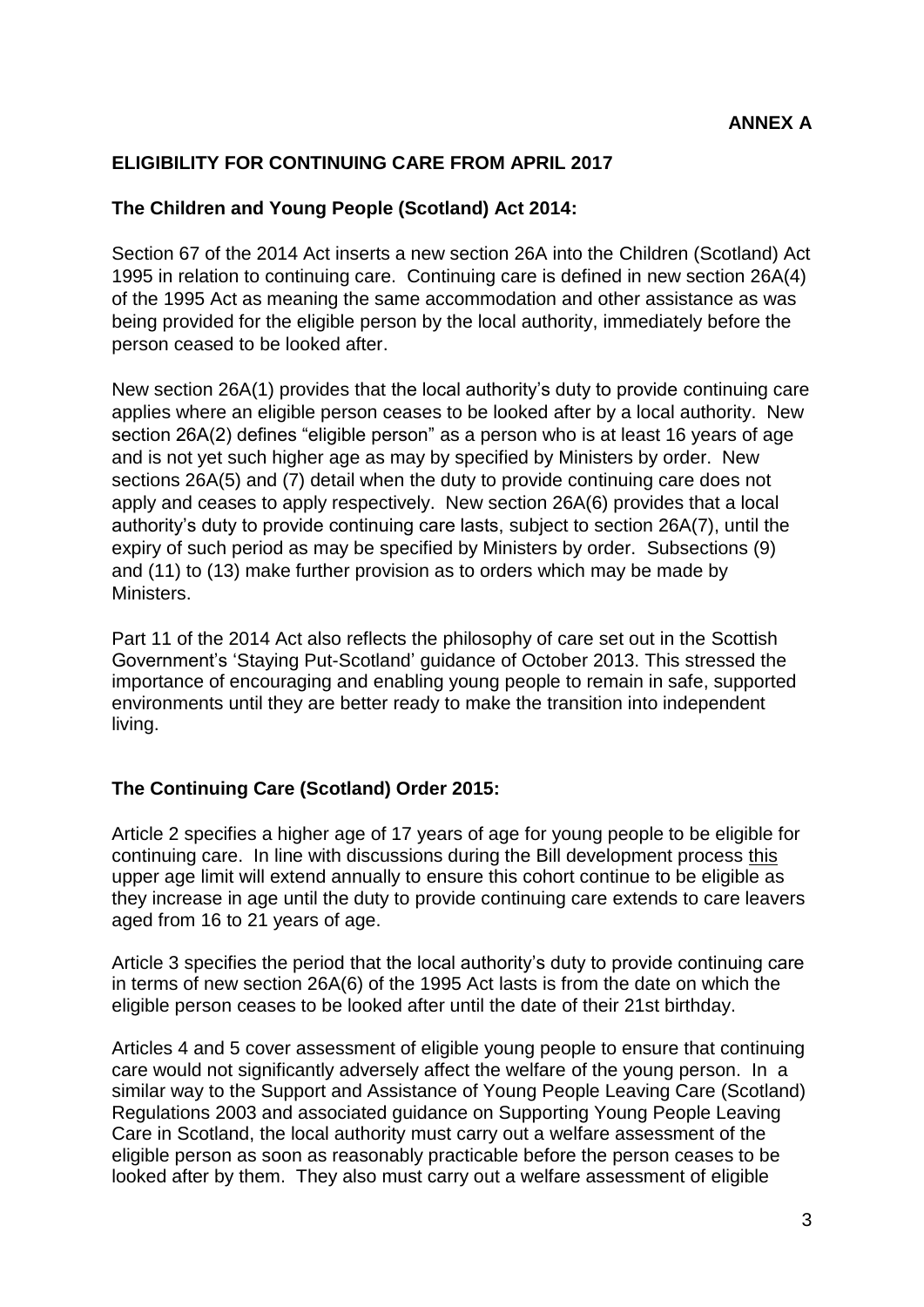persons receiving continuing care at intervals not exceeding twelve months starting from the date the person ceases to be looked after. Such welfare assessments are to be carried out in accordance with articles 6 and 7.

Articles 6 and 7 make general provisions about welfare assessments and set out the issues to be taken into account by a local authority in completing a welfare assessment, which includes considering each of the matters listed in the Schedule, and lists the range of persons whose views they may seek in that connection. These are currently drafted to complement the provisions in the Support and Assistance of Young People Leaving Care (Scotland) Regulations 2003 and associated guidance on Supporting Young People Leaving Care in Scotland. They emphasise the importance of seeking and recording the views of the young person and other relevant people in reaching agreement about the welfare status of the young person. This is set out in more detail in the Guidance on Part 11, which was published on 3 November 2016 and can be found at: <http://www.gov.scot/Publications/2016/11/4644>

#### **The Continuing Care (Scotland) (Amendment) Order 2016:**

This Order increases the higher age limit for eligible persons in section 26A(2)(b) of the Children (Scotland) Act 1995 to eighteen years of age. This means the duty on local authorities to provide continuing care under section 26A of the 1995 Act is to a person who is at least sixteen years of age and who has not yet reached the age of eighteen.

#### **The Draft Continuing Care (Scotland) (Amendment) Order 2017:**

This Order increases the higher age limit for eligible persons in section 26A(2)(b) of the Children (Scotland) Act 1995 to nineteen years of age. This means the duty on local authorities to provide continuing care under section 26A of the 1995 Act is to a person who is at least sixteen years of age and who has not yet reached the age of nineteen.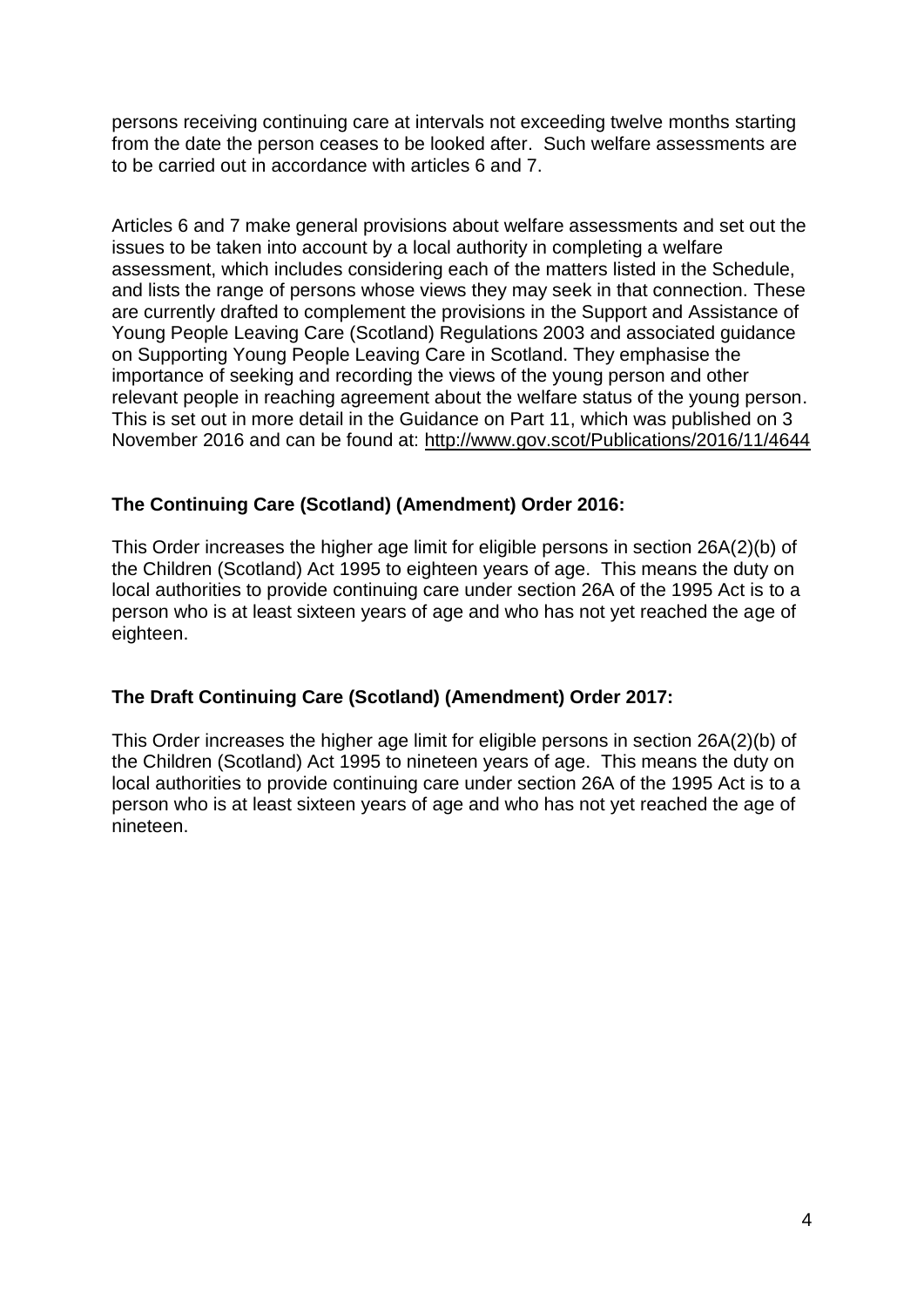*Draft Order laid before the Scottish Parliament under section 26A(11)(b) of the Children (Scotland) Act 1995 for approval by resolution of the Scottish Parliament'*

DRAFT SCOTTISH STATUTORY INSTRUMENTS

### **2017 No.**

## **CHILDREN AND YOUNG PERSONS**

The Continuing Care (Scotland) Amendment Order 2017

| Made                | $\overline{\phantom{0}}$ | $\overline{\phantom{a}}$ | $\overline{\phantom{0}}$ | 2017 |
|---------------------|--------------------------|--------------------------|--------------------------|------|
| Coming into force - |                          |                          | $\overline{\phantom{a}}$ | 2017 |

The Scottish Ministers make the following Order in exercise of the powers conferred by section 26A(2)(b) of the Children (Scotland) Act 1995(**1**) and all other powers enabling them to do so.

In accordance with section 26A(12) of that Act, the Scottish Ministers have consulted with each local authority and such other persons as they consider appropriate.

In accordance with section 26A(11)(b) of that Act, a draft of this instrument has been laid before and approved by resolution of the Scottish Parliament.

#### **Citation and commencement**

This Order may be cited as the Continuing Care (Scotland) Amendment Order 2017 and comes into force on  $1<sup>st</sup>$  April 2017.

#### **Amendment of the Continuing Care (Scotland) Order 2015**

—(1) The Continuing Care (Scotland) Order 2015(**2**) is amended as follows.

(2) In article 2 (eligible person: specified age), for "eighteen" substitute "nineteen".

*[ ]* Authorised to sign by the Scottish Ministers

St Andrew's House, Edinburgh  $\prod$ 

1

**<sup>1</sup>** 1995 c.36. Section 26A was inserted by section 67(1) of the Children and Young People (Scotland) Act 2014 (asp 8). **2** S.S.I. 2015/158.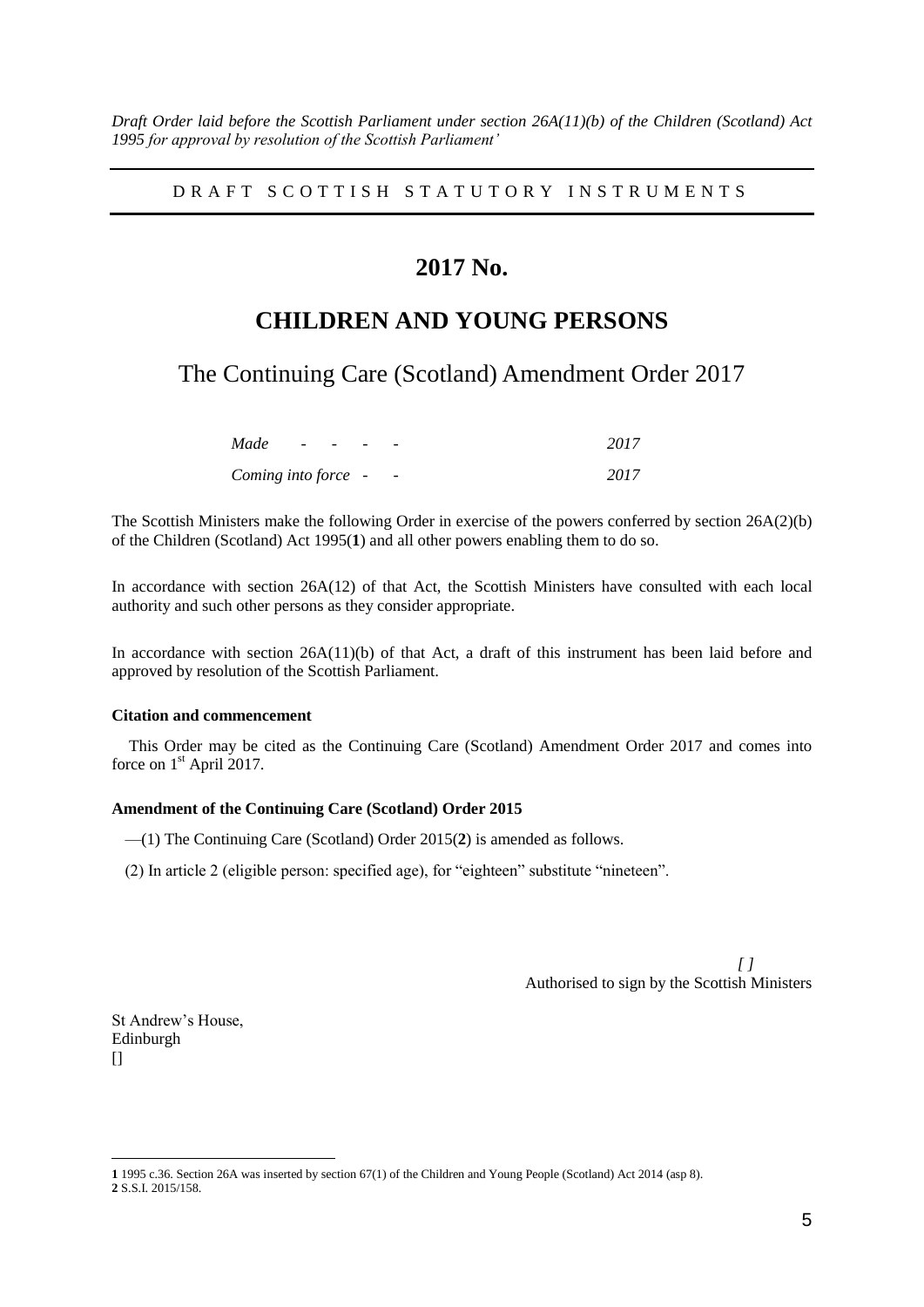#### **EXPLANATORY NOTE**

#### *(This note is not part of the Order)*

This order amends article 2 of the Continuing Care (Scotland) Order 2015 (S.S.I. 2015/158) with the effect that the higher age limit for "eligible persons" specified for the purposes of section 26A(2)(b) of the Children (Scotland) Act 1995 ("1995 Act") is nineteen years of age (increased from eighteen). This means that an "eligible person" for the purposes of the duty on local authorities to provide continuing care under section 26A of the 1995 Act is a person who is at least sixteen years of age and who has not yet reached the age of nineteen.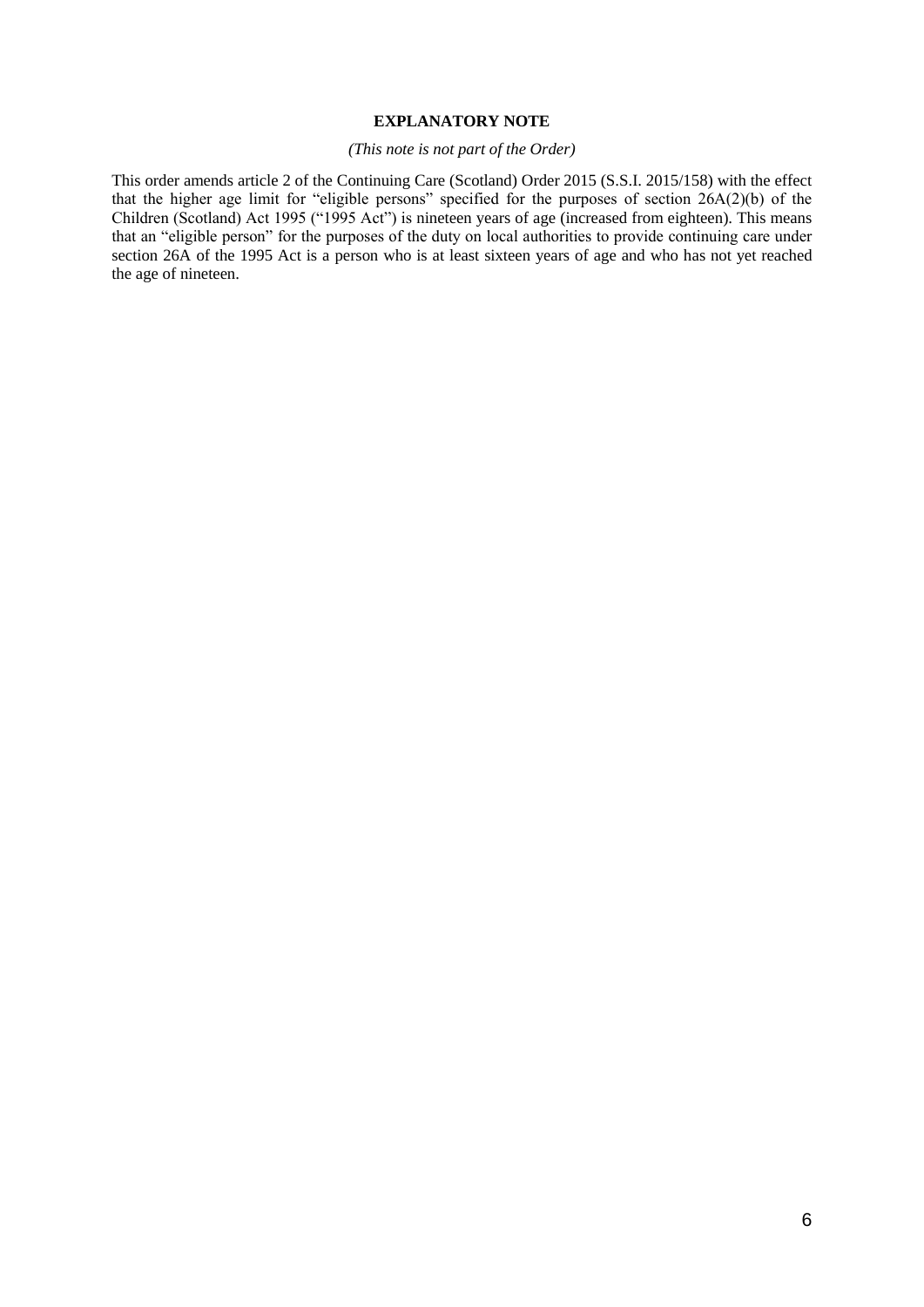#### **Responding to this Consultation**

We are inviting responses to this consultation by **Friday 20 January 2017.**

Please respond to this consultation using the Scottish Government"s consultation platform, Citizen Space. You view and respond to this consultation online at [https://consult.scotland.gov.uk/children-and-families/amending-continuing-care](https://consult.scotland.gov.uk/children-and-families/amending-continuing-care-scotland-order)[scotland-order.](https://consult.scotland.gov.uk/children-and-families/amending-continuing-care-scotland-order) You can save and return to your responses while the consultation is still open. Please ensure that consultation responses are submitted before the closing date of Friday 20 January 2017.

If you are unable to respond online, please complete the Respondent Information Form (see "Handling your Response" below) and send it to:

Carolyn Younie Scottish Government Care and Protection Division 2A - North Victoria Quay **Edinburgh** EH6 6QQ

#### **Handling your response**

If you respond using Citizen Space (http://consult.scotland.gov.uk/), you will be directed to the Respondent Information Form. Please indicate how you wish your response to be handled and, in particular, whether you are happy for your response to published.

If you are unable to respond via Citizen Space, please complete and return the Respondent Information Form attached included in this document. If you ask for your response not to be published, we will regard it as confidential, and we will treat it accordingly.

All respondents should be aware that the Scottish Government is subject to the provisions of the Freedom of Information (Scotland) Act 2002 and would therefore have to consider any request made to it under the Act for information relating to responses made to this consultation exercise.

#### **Next steps in the process**

Where respondents have given permission for their response to be made public, and after we have checked that they contain no potentially defamatory material, responses will be made available to the public at http://consult.scotland.gov.uk. If you use Citizen Space to respond, you will receive a copy of your response via email.

Following the closing date, all responses will be analysed and considered along with any other available evidence to help us. Responses will be published where we have been given permission to do so.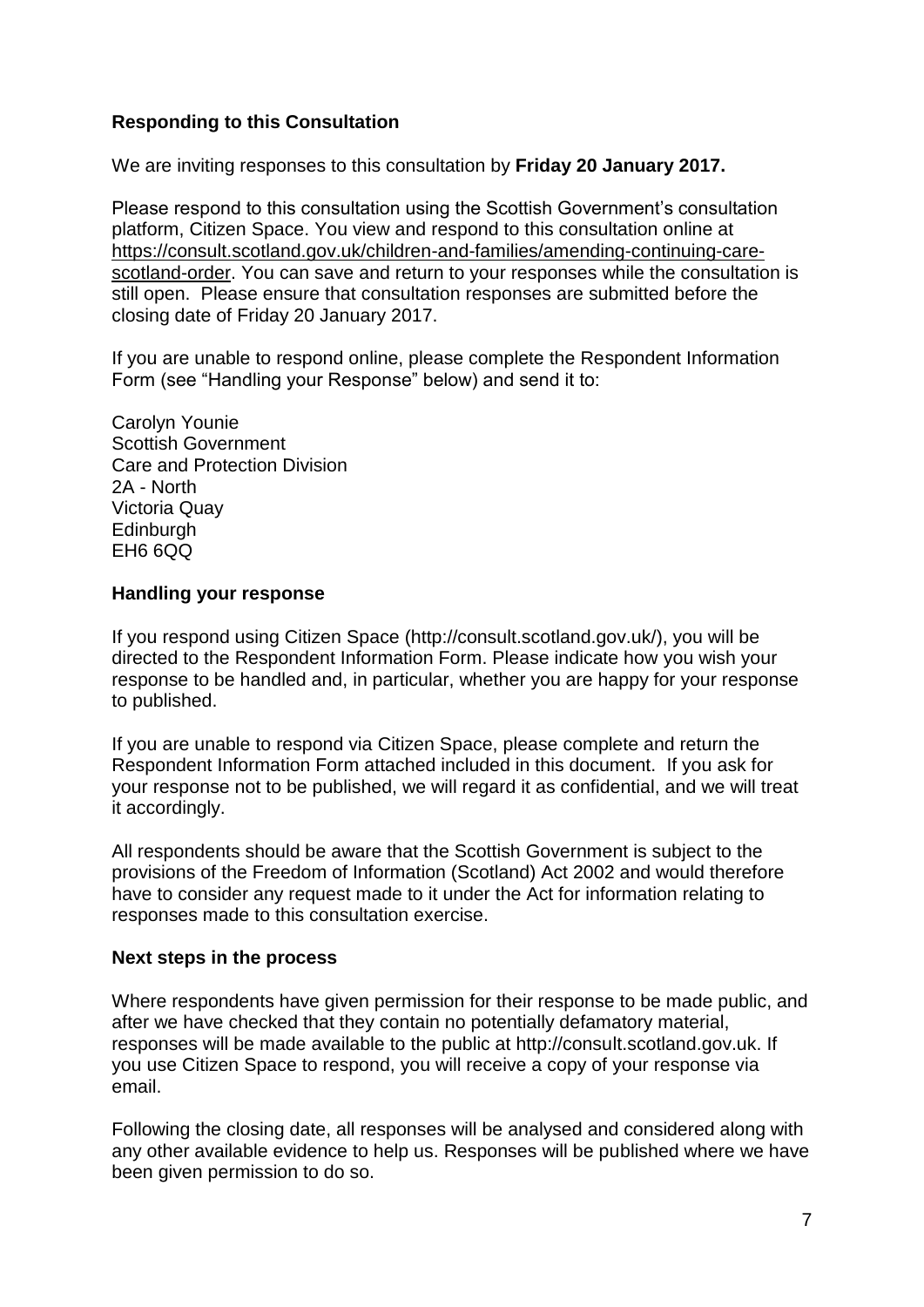#### **Comments and complaints**

If you have any comments about how this consultation exercise has been conducted, please send them by email to looked after children@gov.scot or by post to:

Carolyn Younie Scottish Government Care and Protection Division 2A - North Victoria Quay **Edinburgh** EH6 6QQ

#### **Scottish Government consultation process**

Consultation is an essential part of the policy-making process. It gives us the opportunity to consider your opinion and expertise on a proposed area of work.

You can find all our consultations online: http://consult.scotland.gov.uk. Each consultation details the issues under consideration, as well as a way for you to give us your views, either online, by email or by post.

Consultations may involve seeking views in a number of different ways, such as public meetings, focus groups, or other online methods such as Dialogue (https://www.ideas.gov.scot)

Responses will be analysed and used as part of the decision making process, along with a range of other available information and evidence. We will publish a report of this analysis for every consultation. Depending on the nature of the consultation exercise the responses received may:

- indicate the need for policy development or review
- inform the development of a particular policy
- help decisions to be made between alternative policy proposals
- be used to finalise legislation before it is implemented

While details of particular circumstances described in a response to a consultation exercise may usefully inform the policy process, consultation exercises cannot address individual concerns and comments, which should be directed to the relevant public body.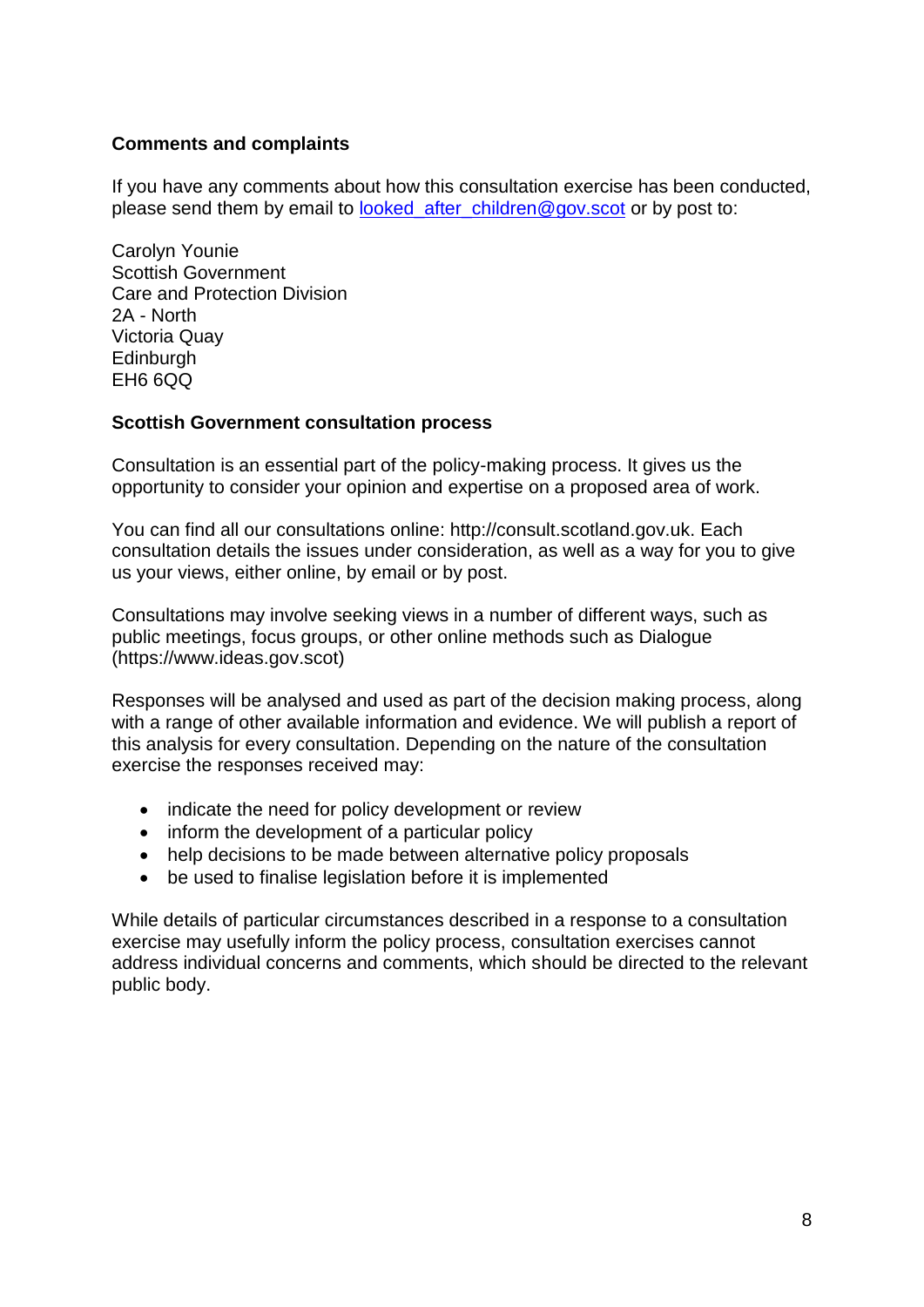

## **Consultation on Draft SSI - The Continuing Care (Scotland) Amendment Order 2017**

## **RESPONDENT INFORMATION FORM**

**Please Note** this form **must** be completed and returned with your response.

Are you responding as an individual or an organisation?

|--|

 $\Box$ **Organisation** 

Individual

Full name or organisation's name

Phone number

Address

| Postcode |  |
|----------|--|
| Email    |  |

The Scottish Government would like your permission to publish your consultation response. Please indicate your publishing preference:

Publish response only (anonymous) – Individuals only

П Do not publish response

We will share your response internally with other Scottish Government policy teams who may be addressing the issues you discuss. They may wish to contact you again in the future, but we require your permission to do so. Are you content for Scottish Government to contact you again in relation to this consultation exercise?

| - |
|---|
|---|

 $\Box$ 

П No